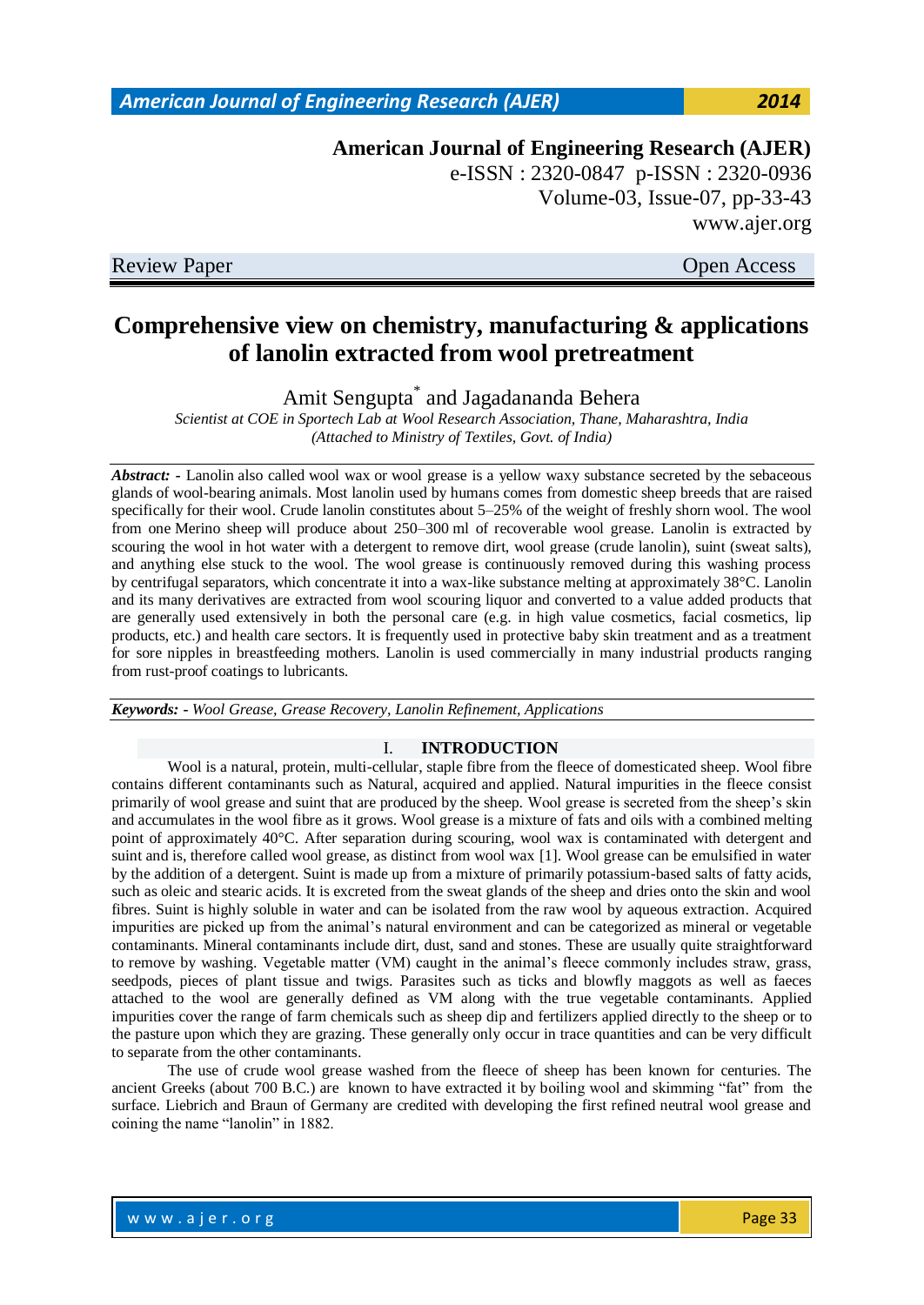| <b>Table 1 mgi culcius of ivici mo and crossiticum woul</b> [1] |                |                  |  |
|-----------------------------------------------------------------|----------------|------------------|--|
| <b>Ingredients</b>                                              | <b>Merino</b>  | <b>Crossbred</b> |  |
| Fibre                                                           | 49             | 61               |  |
| Dirt                                                            | $19(6.3-43.8)$ | 8(7.9)           |  |
| Suint                                                           | $6(2-12)$      | $8(2.2-12.1)$    |  |
| Grease                                                          | $16(10-25.4)$  | $11(1.6-8.5)$    |  |
| Water                                                           | 10             | 12               |  |

## **Table 1 Ingredients of Merino and crossbred wool [1**]

**Table 2 Typical effluent characteristics (after wool grease recovery) [2-10]**

| <b>Parameters</b>                        | <b>Contaminant Heavy Scour Effluent</b> | <b>Rinse Water</b> |
|------------------------------------------|-----------------------------------------|--------------------|
| Biological Oxygen Demand                 | $9,800 - 50,000$                        | $200 - 1,000$      |
| $(BOD)$ [mg/L]                           |                                         |                    |
| Chemical Oxygen Demand<br>$(COD)$ [mg/L] | $30,000 - 100,000$                      | $500 - 2,000$      |
| Total Suspended Solids (TSS)<br>[mg/L]   | $20,000 - 60,000$                       | $100 - 700$        |
| Solvent Extractable (SE) [mg/L]          | $1,000 - 2,000$                         | $50 - 1,500$       |

## **II. CHEMICAL COMPOSITION OF WOOL GREASE**

Wool Grease is a natural substance excreted from the sebaceous gland attached to the root of each wool fibre in the basal layer of the sheep's skin [2].



**Fig 1 Dermal detail of a wool follicle**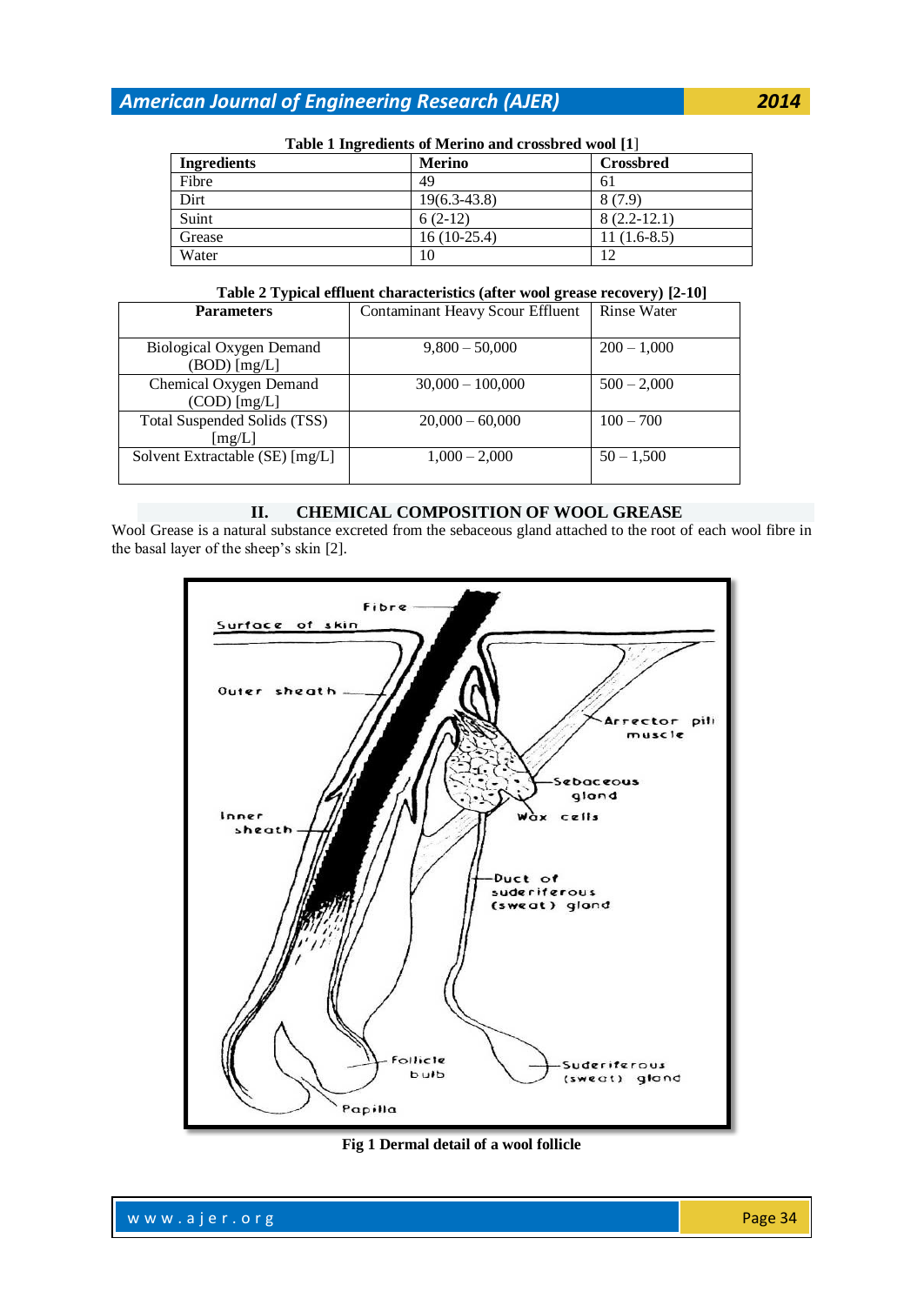The wax excretion forms a hydrophobic coating on the fibre, protecting it from the elements. By chemical definition, the absence of glycerol in this oily excretion makes it a wax. Wool wax itself is a complex mixture of naturally occurring esters of water, insoluble alcohols and higher fatty acids.

| Table 3 Physical properties of wool wax [3-10] |                       |                           |  |  |  |
|------------------------------------------------|-----------------------|---------------------------|--|--|--|
| <b>Physical Property</b>                       |                       | Approximate content value |  |  |  |
| Colour                                         |                       | Yellow to pale brown      |  |  |  |
| Specific Gravity $(15^{\circ}C)$               |                       | 0.94-0.97                 |  |  |  |
| Refractive Index $(40^{\circ}C)$               |                       | 1.48                      |  |  |  |
| Melting point                                  |                       | $35-40^{\circ}$ C         |  |  |  |
| Free acid content                              |                       | $4 - 10%$                 |  |  |  |
| Free alcohol content                           |                       | $1 - 3\%$                 |  |  |  |
| Iodine value (Wijs)                            |                       | $15 - 30$                 |  |  |  |
| Sponification value                            |                       | 95-120                    |  |  |  |
| Molecular weight (Rast; in Salol)              |                       | 790-880                   |  |  |  |
| Proportion of fatty acid                       |                       | 50-55%                    |  |  |  |
|                                                | <b>Melting Point</b>  | 40-45 °C                  |  |  |  |
|                                                | Iodine value (wijs)   | $10-20$                   |  |  |  |
| Acids:                                         | Mean Molecular weight | 330g/mol                  |  |  |  |
|                                                | <b>Melting Point</b>  | 55-65 °C                  |  |  |  |
| Alcohol:                                       | Iodine value (wijs)   | $40 - 50$                 |  |  |  |
|                                                | (Dam)                 | 70-80                     |  |  |  |
|                                                | Mean Molecular weight | $370$ g/mol               |  |  |  |

Isolation of specific esters is extremely difficult and seldom attempted [3-10] but detailed analysis has been carried out on the free acids and alcohols from which the esters are formed. In 1954 a large range of wool wax acids were identified and found to fall into 4 distinct series: normal (Fig a), *iso*- (Fig b) *anteiso*- (Fig c), and *hydroxy*-acids (Fig d). Examples of each series are given below:

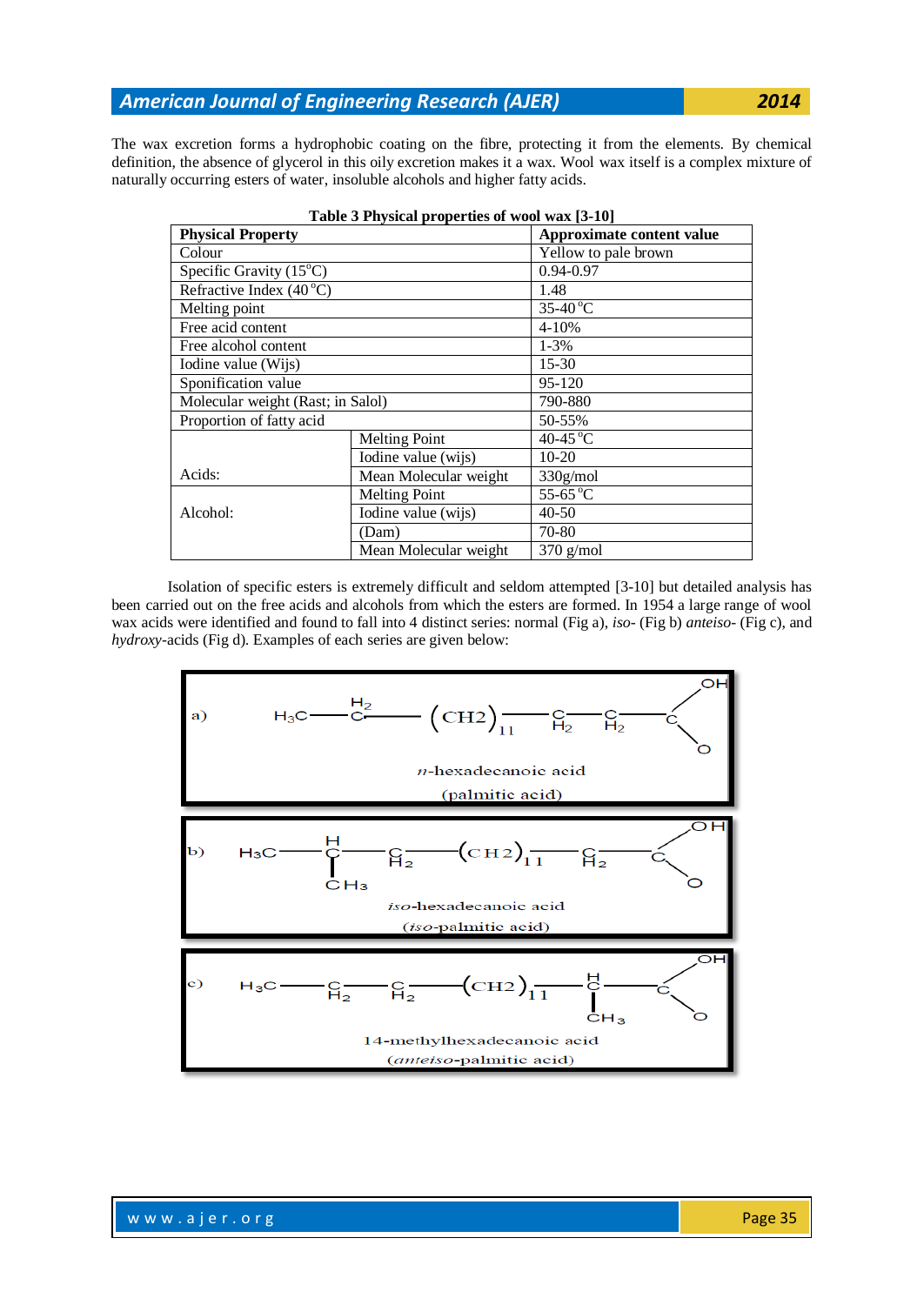

**Fig 2 (a, b & c) Structure of wool wax acids**

| Table T Acidie Hacubii of wool waa                 |                                           |  |  |
|----------------------------------------------------|-------------------------------------------|--|--|
| <b>Acidic Fraction</b>                             | Approximate content<br>(% of total Acids) |  |  |
| n-acid                                             |                                           |  |  |
| Iso-acid                                           | 22                                        |  |  |
| Anteis-acid                                        | 29                                        |  |  |
| $\alpha$ -Hydroxy-n-acids                          | 25                                        |  |  |
| $\alpha$ -Hydroxy-iso-acids                        | 3                                         |  |  |
| Total                                              | 86                                        |  |  |
| Residual (Speculated to be mostly saturated acids) | 14                                        |  |  |

**Table 4 Acidic fraction of wool wax**

The free alcohol component is primarily made up of three groups: aliphatic alcohols, sterols, and isocholesterol. A summary of these groups and their constituents is given in Table 5.

| Table 3 Alcoholic II action of wool wax |                                                  |     |  |
|-----------------------------------------|--------------------------------------------------|-----|--|
| <b>Alcoholic Fraction</b>               | <b>Approximate content</b><br>(% of total Acids) |     |  |
|                                         | n-alcohol                                        | 4   |  |
| Aliphatic Alcohol                       | Iso-alcohol                                      | 6   |  |
|                                         | Anteis-alcohol                                   | 7   |  |
|                                         | n-Alkan-1,2-diols                                | 0.5 |  |
|                                         | Iso-Alkan-1,2-diols                              | 25  |  |
|                                         | Iso-Alkan-1,2-diols                              | 3   |  |
|                                         | <b>Sterols</b>                                   | 28  |  |
|                                         | Isocholoresterol                                 | 27  |  |
|                                         | Hydrocarbons                                     |     |  |
|                                         | Total                                            | 78  |  |
|                                         | <b>Unidentified Residue</b>                      | 22  |  |

| Table 5 Alcoholic fraction of wool wax |  |  |
|----------------------------------------|--|--|
|                                        |  |  |

From a practical perspective, the wool grease dispersed in scour effluent consists of two main fractions, typically referred to as "oxidised" and "unoxidised" wool grease. The oxidised wool grease has been shown to be associated with the tip of the wool staple where the grease is exposed to the air and the external environment while the unoxidised fraction has been shown to be more predominant at the base and centre of the wool staple [3-10]. It is generally agreed that the oxidised fraction has a higher density than the unoxidised, but the actual values reported in various works vary widely.

#### **III. WOOL GREASE RECOVERY**

Due to its low specific gravity, unoxidised wool wax is most commonly recovered by passing the scour effluent through a centrifuge. At present, stacked disc centrifuges similar to those employed in the dairy industry are used in either a 2 or 3 stage separation and purification process. The main processes used throughout the world for wool grease recovery involve some combination of thermal cracking and centrifuging. Solvent extraction methods have been extensively developed and typically give a very high quality product [3-10], but these technologies have never gained widespread use.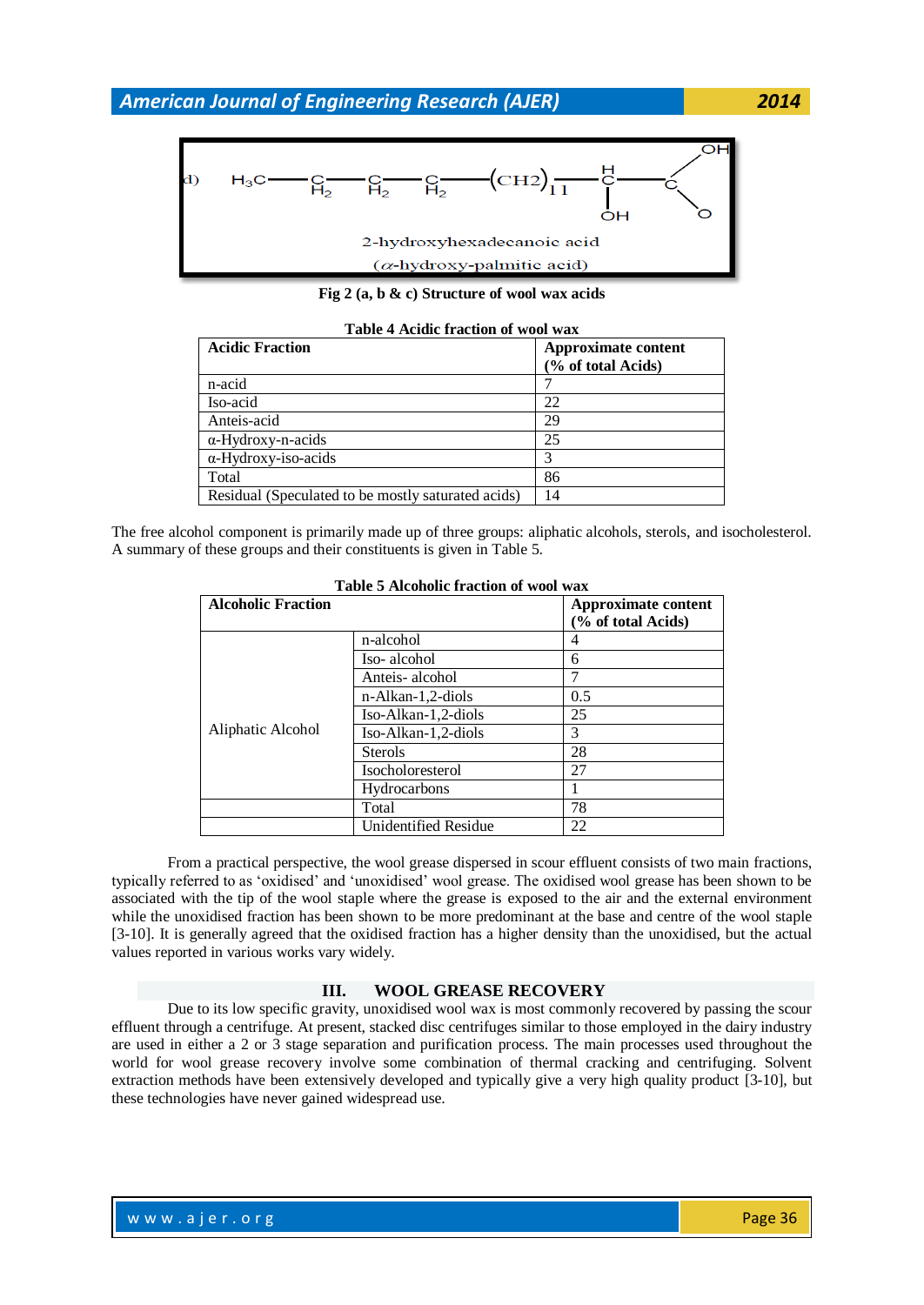

**Fig 3 Primary centrifuge**

## *3.1 SINGLE-STAGE WOOL GREASE RECOVERY*

Scour effluent heated to at least 64°C is fed from above into the centre section of the primary centrifuge as shown in Figure 3. Inside the centrifuge the effluent flows into the stack of cone shaped discs, which rotate at approximately 6000rpm [1-10]. In the disc stack the lighter wool grease flows upwards between the discs towards the centre of the bowl where it is discharged as primary cream. A second emulsion phase flows downwards between the discs due to its higher density, from where it flows up the walls of the outer bowl and is also discharged at the top of the centrifuge. Any dirt and heavy solids in the feed are also carried downwards between the discs but, due to having higher density than the aqueous emulsion phase, do not flow up the walls with the emulsion phase and are continuously discharged through jets in the bottom of the bowl wall. The primary cream is then fed into a thermal-cracking tank where it is held for in excess of five hours at approximately 90°C. Over this period the cream splits into three distinct phases.



**Fig 4 Single-stage wool wax recovery**

After the solution has been given time to separate, the heavy aqueous phase is drawn off the bottom of the tank to drain, the emulsion phase is recycled to the centrifuge and then the wool grease floating in the top of the tank is drawn off into drums. Due to the rising value of recovered wool grease and mounting restrictions on effluent discharges, single stage wool grease recovery is no longer used in the main stream scouring industry.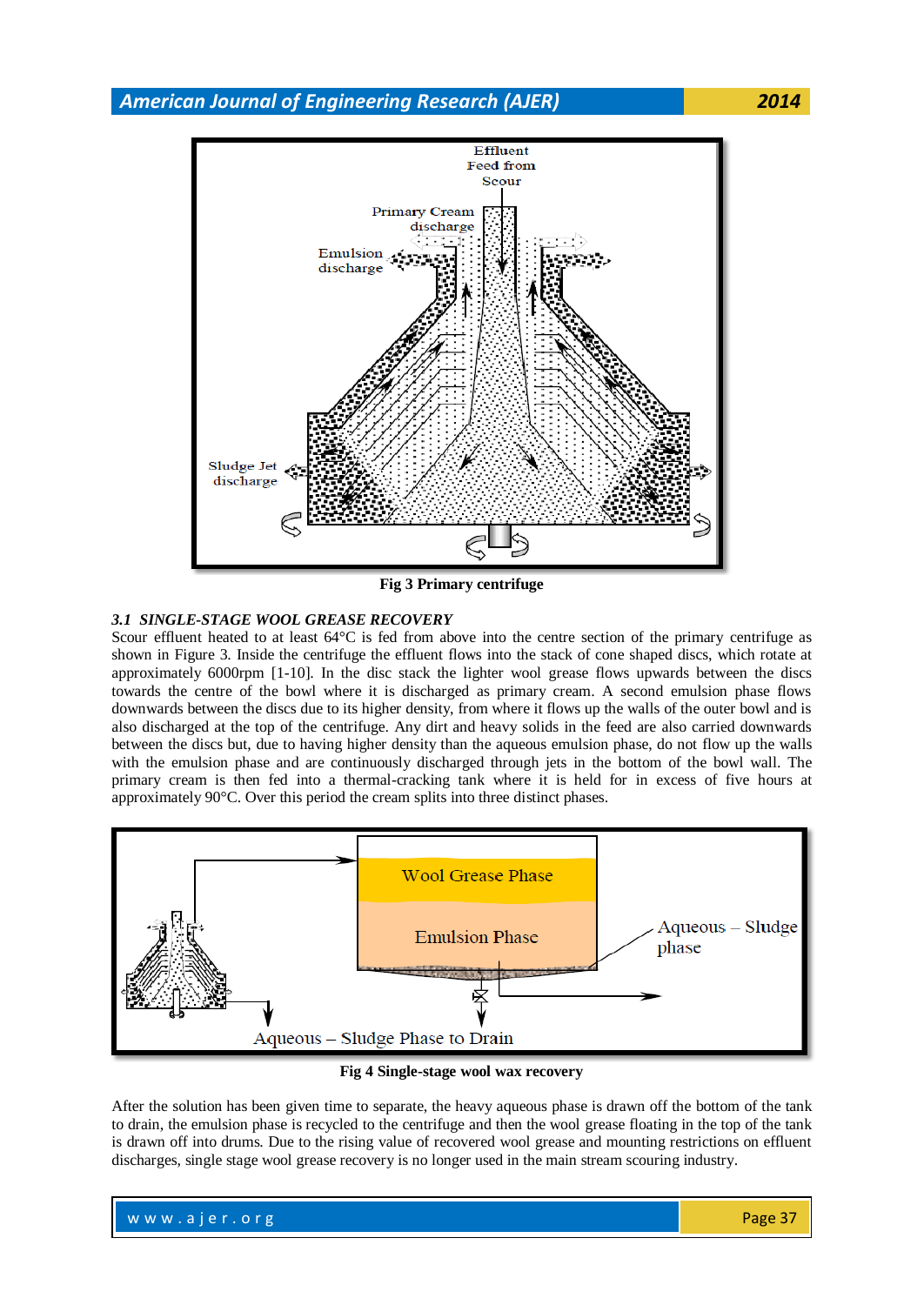## *3.2 TWO-STAGE WOOL GREASE RECOVERY*

In a two-stage system, primary centrifuges and thermal cracking tanks are again used, but this time the cream and emulsion from the cracking tank is fed to a bank of secondary centrifuges for further purification. In a twostage system the cream from the primary centrifuges is around  $60 - 80\%$  wool wax. The product from the secondary centrifuges is typically in excess of 99% pure. [10]



**Fig 5 Two-Stage Wool Grease Recovery**

## *3.3 THREE-STAGE WOOL GREASE RECOVERY*

In a three-stage system a greater overall proportion of the wool grease is recovered from the effluent by the primary centrifuges. The resultant primary cream however is typically only  $10 - 20\%$  grease. This high volume low strength primary cream is then thermally cracked and passed through the secondary centrifuge at approximately 90°C resulting in a secondary cream containing 70– 80% wool grease. The cream from the secondary centrifuge, still at 90°C, is then passed to a purifying centrifuge where it is mixed with clean hot water (which aids in washing impurities from the grease) and is then separated to produce wool grease with purity in excess of 99%.



w w w . a j e r . o r g Page 38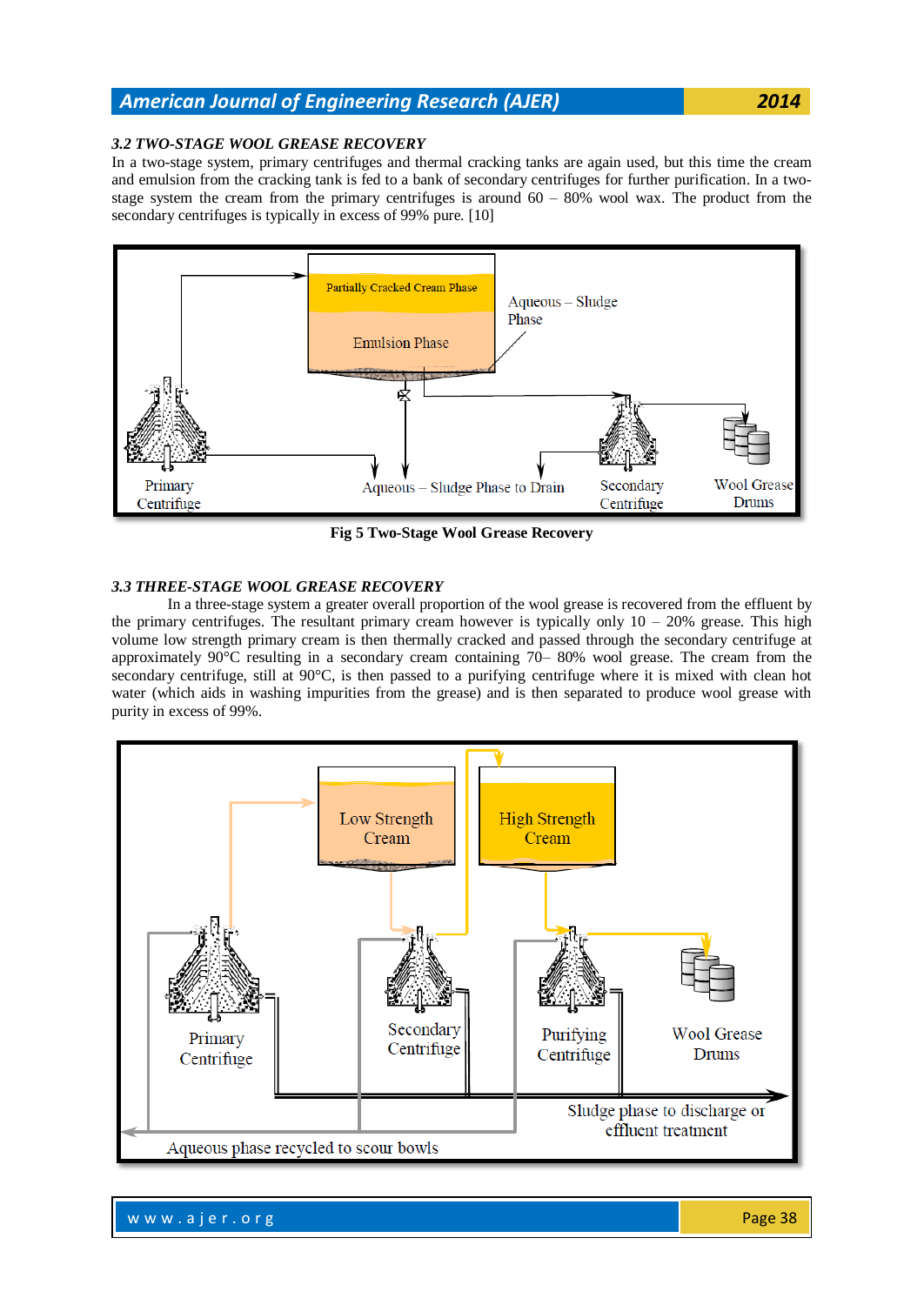## **Fig 6 Three-Stage Wool Grease Recovery**

## **IV. LANOLIN REFINEMENT**

The harvested wool wax is a dark, highly viscous and greasy paste. In this crude form, it can be used in several [technical applications.](http://www.lanolin.com/lanolin-for-industrial-applications.html) However, due to the colour, peculiar odour and sizeable amount of impurities it retains at this stage, the wool wax must be refined further before it can be used in [cosmetic products](http://www.lanolin.com/lanolin-for-personal-care-and-medicine.html) and by the pharmaceutical industry [11, 12].

| Table o Constituents of Eanonn Alcohois and Eanonn Patty Acids [13] |                |                            |                                  |                                   |  |
|---------------------------------------------------------------------|----------------|----------------------------|----------------------------------|-----------------------------------|--|
| <b>Lanolin Alcohols</b>                                             | <b>Number</b>  | <b>Contents</b>            | <b>Carbon</b>                    | <b>Carbon Length of</b>           |  |
|                                                                     | Identified     | $(wt\%)$                   | Length                           | <b>Major</b> Fractions            |  |
|                                                                     |                | Aliphatic Mono-Alcohols    |                                  |                                   |  |
|                                                                     |                |                            |                                  |                                   |  |
| Normal                                                              | 16             | 1.6                        | C14-C34                          | C <sub>24</sub> ,C <sub>26</sub>  |  |
| Iso                                                                 | 11             | 6.5                        | C14-C36                          | C20, C22, C26                     |  |
| Anteiso                                                             | 11             | 9.0                        | C17-C35                          | C21,C25,C27                       |  |
| Aliphatic 1,2 diols                                                 | 14             | 0.4                        | C12-C2                           | C16,C18,C20                       |  |
| Normal                                                              |                |                            |                                  |                                   |  |
| Iso                                                                 | 9              | 5.9                        | C14-C3                           | C18,C20,C22,C24                   |  |
| Anteiso                                                             | 8              | 2.4                        | $C15-C29$                        | $\overline{C}$ 21,C23             |  |
| Total of aliphatic alcohols                                         | 69             | 25.8                       |                                  |                                   |  |
|                                                                     |                | C27 Sterols                |                                  |                                   |  |
| Cholesterol                                                         |                | 38.0                       |                                  |                                   |  |
| Dihydrocholesterol                                                  |                | trace                      |                                  |                                   |  |
| Cholesta-3,5-dien-7-one                                             |                | 3.6                        |                                  | C27                               |  |
| C30 Trimethyl Sterols                                               |                |                            |                                  |                                   |  |
| Lanosterol                                                          |                | 14.8                       |                                  |                                   |  |
| Dihydrolanosterol                                                   |                | 10.3                       |                                  |                                   |  |
| 3-Hydroxylanosta-8-en-                                              |                | 1.6                        |                                  | C30                               |  |
| 7-one                                                               |                |                            |                                  |                                   |  |
| Hydrocarbons &                                                      |                | 5.9                        |                                  |                                   |  |
| undetermined                                                        |                |                            |                                  |                                   |  |
| Total unsaponified                                                  |                | 100.0                      |                                  |                                   |  |
| matters                                                             |                |                            |                                  |                                   |  |
|                                                                     |                | Non-Hydroxy Fatty Acids    |                                  |                                   |  |
| Normal                                                              | 27             | 12.1                       | C8-C38                           | C14, C16, C24, C26                |  |
|                                                                     |                |                            |                                  |                                   |  |
| Iso                                                                 | 17             | 22.1                       | C8-C40                           | C14,C16,C18,C20,C2                |  |
|                                                                     |                |                            |                                  | 6                                 |  |
| Anteiso                                                             | 18             | 26.3                       | C7-C41                           | C15,C19,C21,C25,C2                |  |
|                                                                     |                |                            |                                  | 7                                 |  |
|                                                                     |                | <b>Hydroxy Fatty Acids</b> |                                  |                                   |  |
| Normal                                                              | 23             | 21.8                       | C10-C32                          | C16                               |  |
| Iso                                                                 | 12             | 4.5                        | C12-C34                          | C18,C24                           |  |
| Anteiso                                                             | 12             | 0.8                        | C11-C33                          | C <sub>23</sub> , C <sub>25</sub> |  |
|                                                                     |                | Hydroxy Fatty Acids        |                                  |                                   |  |
| Normal                                                              | 14             | 3.0                        | C22-C36                          | C30,C32                           |  |
| Iso                                                                 | $8\,$          | 0.8                        | C <sub>22</sub> -C <sub>36</sub> | C30,C32                           |  |
| Anteiso                                                             | $\overline{7}$ | 1.3                        | C <sub>23</sub> -C <sub>35</sub> | C <sub>25</sub> ,C <sub>31</sub>  |  |
| Total                                                               | 138            |                            |                                  |                                   |  |
| Unsaturated fatty acids                                             | 42             | 2.1                        |                                  | C <sub>16</sub> ,C <sub>18</sub>  |  |
| Polyhydroxy fatty acids                                             |                | 4.7                        |                                  |                                   |  |
|                                                                     |                |                            |                                  |                                   |  |
| Total fatty acids                                                   | 180            | 99.5                       |                                  |                                   |  |
| confirmed                                                           |                |                            |                                  |                                   |  |

## **Table 6 Constituents of Lanolin Alcohols and Lanolin Fatty Acids [13]**

w w w . a j e r . o r g  $\sim$  200  $\sim$  200  $\sim$  200  $\sim$  200  $\sim$  Page 39  $\sim$  200  $\sim$  200  $\sim$  200  $\sim$  200  $\sim$  200  $\sim$  200  $\sim$  200  $\sim$  200  $\sim$  200  $\sim$  200  $\sim$  200  $\sim$  200  $\sim$  200  $\sim$  200  $\sim$  200  $\sim$  200  $\sim$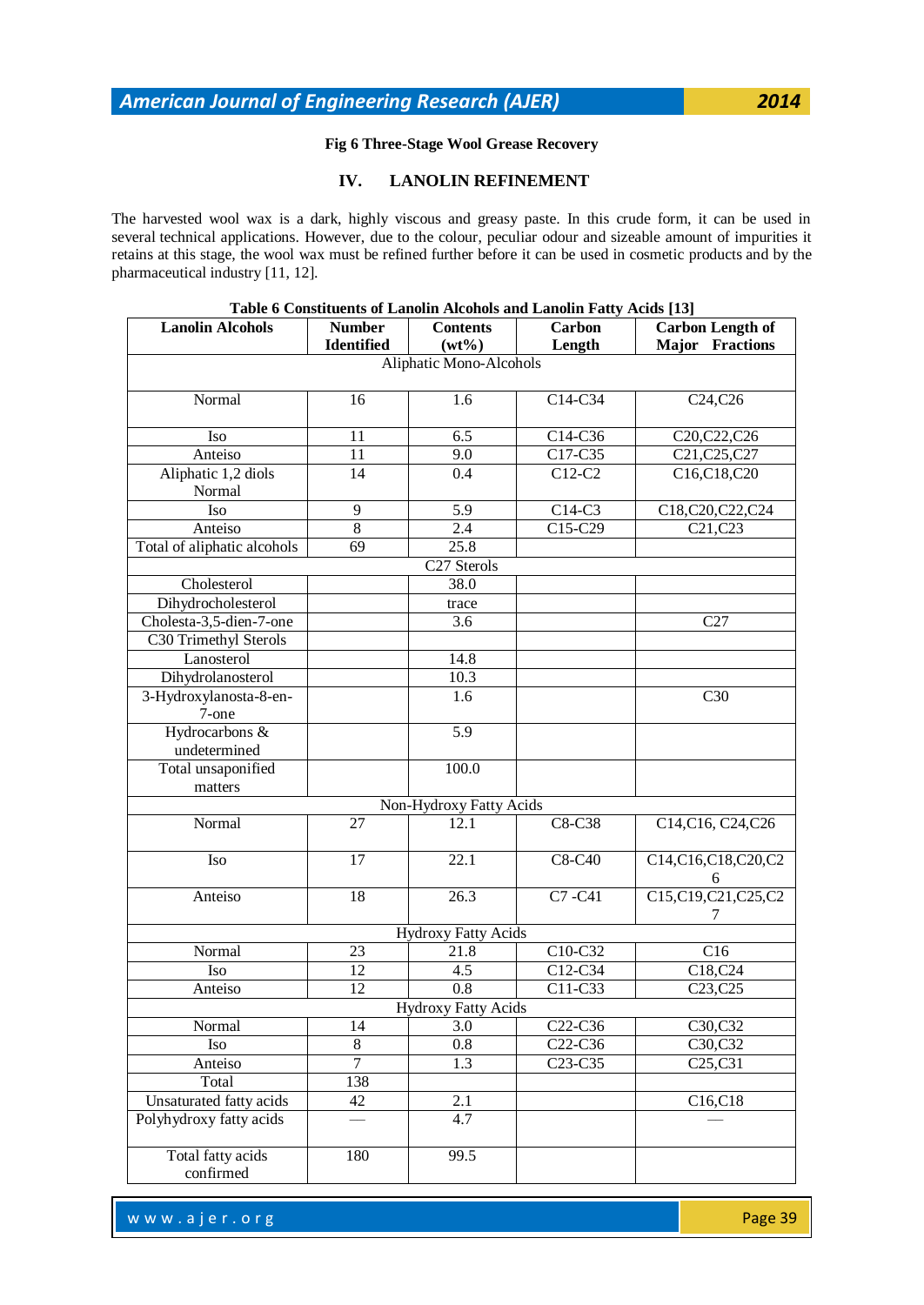## **4.1 FIRST STAGES OF REFINEMENT**

The techniques and materials used for refining lanolin vary from processor to processor. Generally, the first step involves the break-up of soaps and removal of acid-soluble impurities by refluxing the crude wool wax in an aqueous acid solution. After separation and disposal of the aqueous phase, the free fatty acids in the wax are neutralized via an alkaline treatment, preferably using a sodium hydroxide or carbonate solution. The resulting soaps, which are formed by the reaction of fatty acids with alkali metal ions such as sodium, can be extracted using mixtures of ethanol or isopropanol with water. The alcohols function both as a co-solvent and an agent to reduce the emulsifying properties of surfactant molecules. This makes sure that undesired materials are washed out of the wax mixture effectively.

## *4.2 IMPROVING THE PURITY*

Depending on the desired purity grade, this extraction procedure can be repeated with more highly concentrated alcohol mixtures. A further reduction of contaminants can be achieved through treatment with adsorbents, such as activated carbon, followed by filtration. Residual pesticides and odours can be removed by exposure to high vacuum and simultaneous heating of the wool wax. This processing step also reduces the amount of free lanolin alcohols. By slightly varying vacuum and temperature conditions, their content can be reduced to less than 3% by weight, which is crucial if the desired result is product hypoallergenicity.

#### *4.3 COLOUR CHANGE*

At this stage in the refinement process, most of the impurities - free fatty acids, detergents and pesticides will be sufficiently reduced and the product will be pleasantly deodorised. The dark colour will have faded into a pale yellow tone. While the colour of the refined lanolin has nothing to do with its quality, some cosmetic applications require bright lanolin. This can be achieved by bleaching the wax with common oxidative reagent such as: hydrogen peroxide. If the lanolin is not bleached, then small concentrations of another approved antioxidant, such as butylated hydroxytoluene (BHT), are usually added at the end of the refinement process. This stops the air getting to the lanolin, preventing superficial degradation by autoxidation.

#### *4.4 FINAL STEPS*

Finally, residual water is removed through a vacuum-drying process to give refined [lanolin anhydrous,](http://www.lanolin.com/lanolin-for-personal-care-and-medicine/lanolin.html) a pale, ointment-like substance with a scarcely recognisable odour.

|                                  |                            | <b>Refined</b>                           |
|----------------------------------|----------------------------|------------------------------------------|
| <b>Component</b>                 | Crude centrifugal wool wax | pharmaceutical lanolin                   |
|                                  |                            |                                          |
| Water                            | $1-5\%$ w/w                | $0.05\%$ w/w                             |
| Free fatty acids                 | $1-8\%$ w/w                | $0.30\%$ w/w                             |
| Free fatty alcohols              | $6 - 12\%$ w/w             | $2.50\%$ w/w                             |
| Wax esters                       | 75-90% w/w                 | 97.0% w/w                                |
| Water soluble salts of potassium |                            |                                          |
| and sodium                       | $0.1 - 0.2$ w/w            | Not Quantified                           |
| Lipid soluble salts of calcium,  |                            |                                          |
| magnesium, iron, aluminium       | $0.2 - 2.0$ w/w            | Not Quantified                           |
| Detergent residues               | $0.1 - 1.0$ w/w            | $0.02\%$ w/w                             |
| Pesticide residues               | 20-150 mg kg-1             | $0.8$ mg kg-1                            |
| Polyaromatic hydrocarbons        | $0.1 - 0.5$ mg kg-1        | $0.08 \,\mathrm{\mu g} \,\mathrm{kg}$ -1 |
| Particulate insoluble matters    | $0.1 - 2.0$                | not quantified                           |
| Peroxide value                   | Not quantified             | $12.0$ meq. kg-1                         |
| Colour                           | Dark brown                 | Pale to yellow                           |
| Odour                            | Peculiar smell             | Almost odorless                          |

It is soluble in organic solvents like diethyl ether, chloroform and chloroform/methanol mixtures, but poorly soluble in ethanol. It does not dissolve in (but is mixable with) water, forming stable water-in-oil (w/o) emulsions.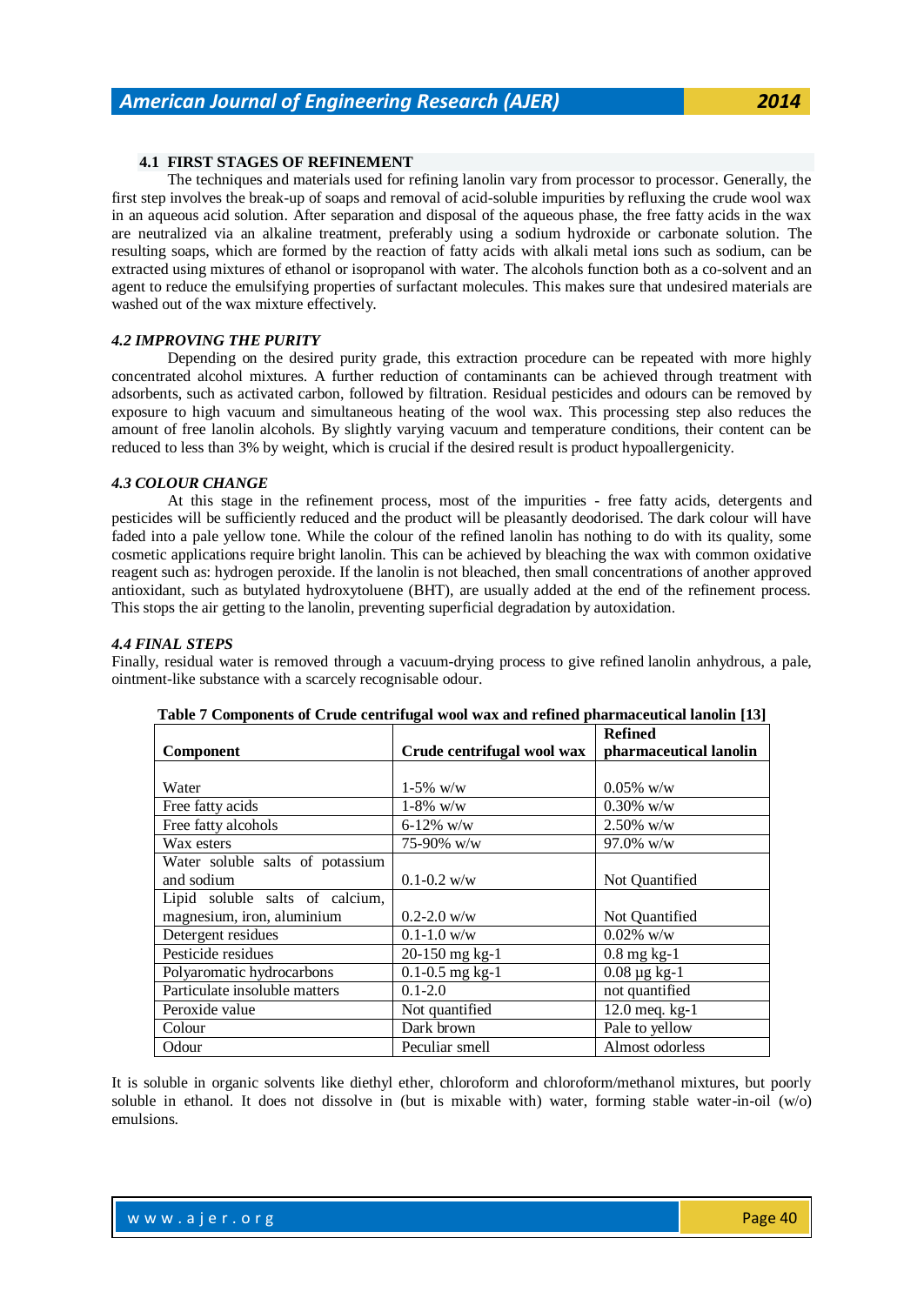## **V. APPLICATION OF LANOLIN AND ITS DERIVATIVES**

Uses of Lanolin and its derivatives are as follows [14-25]:

#### *5.1 LANOLIN AS A PERSONAL CARE*

Wool wax is a [natural substance,](http://www.lanolin.com/lanolin-basics/natural-bio-engineering.html) designed by nature to soften both skin and wool fibres, and to protect them against adverse weather conditions. The best known uses of refined wool wax products (lanolin and lanolin derivatives) are in medicine, cosmetics and toiletries, which take advantage of these natural protective qualities. Lanolin is a key ingredient in some of the world"s most popular cosmetics and pharmaceuticals. Without it, they would not have the emollient qualities that protect and care for our skin and hair. The composition of lanolin resembles the intercellular lipids of the stratum corneum. This is the outermost layer of the skin, which consists of cholesterol, cholesterol derivatives and free fatty acids. These lipids play a crucial role in the skin"s moisture control. Under normal conditions, water continuously evaporates from the skin's surface. Insufficient rehydration from lower epidermal layers leads to a dry, inflexible and brittle stratum corneum. Anhydrous lanolin can absorb more than 200% of its weight in water (WW) to form stable water-inoil (w/o) emulsions. It's also capable of redistributing this moisture to environments of low relative humidity [11].



**Fig 7 Lanolin is also used in lipsticks and eye make-up**

Lanolin is also widely used in:

- foundation creams and other skin-cream products as an emulsifier, stabiliser, emollient and skin moisturiser;
- oil-based skin lotions and cleansing oils as a skin moisturiser and to control viscosity;
- toilet soaps as a superfatting agent, minimising the dehydrating effect of detergents, and to retain perfume;
- aftershaves as a skin moisturiser and to control viscosity;
- nail polish removers to prevent the defatting of the surrounding skin;
- lipsticks and eye make-up as a film modifier and crystal inhibitor, for more uniformly dispersed pigment;
- hair dressings and shampoos, as a conditioner against drying, scaling and brittleness of the hair shaft;
- hair sprays, as a plasticiser;
- hair bleaching agents, as a pH-stable emulsifier.

*5.2 MEDICAL APPLICATIONS:* Lanolin is widely used in:

- $\blacksquare$  ointment bases, burns dressings and wound sprays
- o as an emulsifier, stabiliser and emollient
- o to support the wound healing process
- o to deliver active ingredients through the skin (trans-dermal);
- pigmented medications (e.g. zinc oxide), as a dispersing agent;
- topical products for cutaneous infections (e.g. acne) and in deodorising toiletries, as an anti-microbial and disinfectant.
- ophthalmic ointments, as an emollient with high physiological compatibility and low irritation potential;
- suppositories substantial base, as a carrier for active ingredients;
- surgical adhesive tapes, as an impregnating agent, plasticiser and skin-suited stack enhancer;
- chewing gum bases as a food additive (physiologically compatible emollient);
- pre-blended combinations for specific purposes, such as absorption bases.

w w w . a jer.org Page 41 and the result of the result of the Page 41 and the Page 41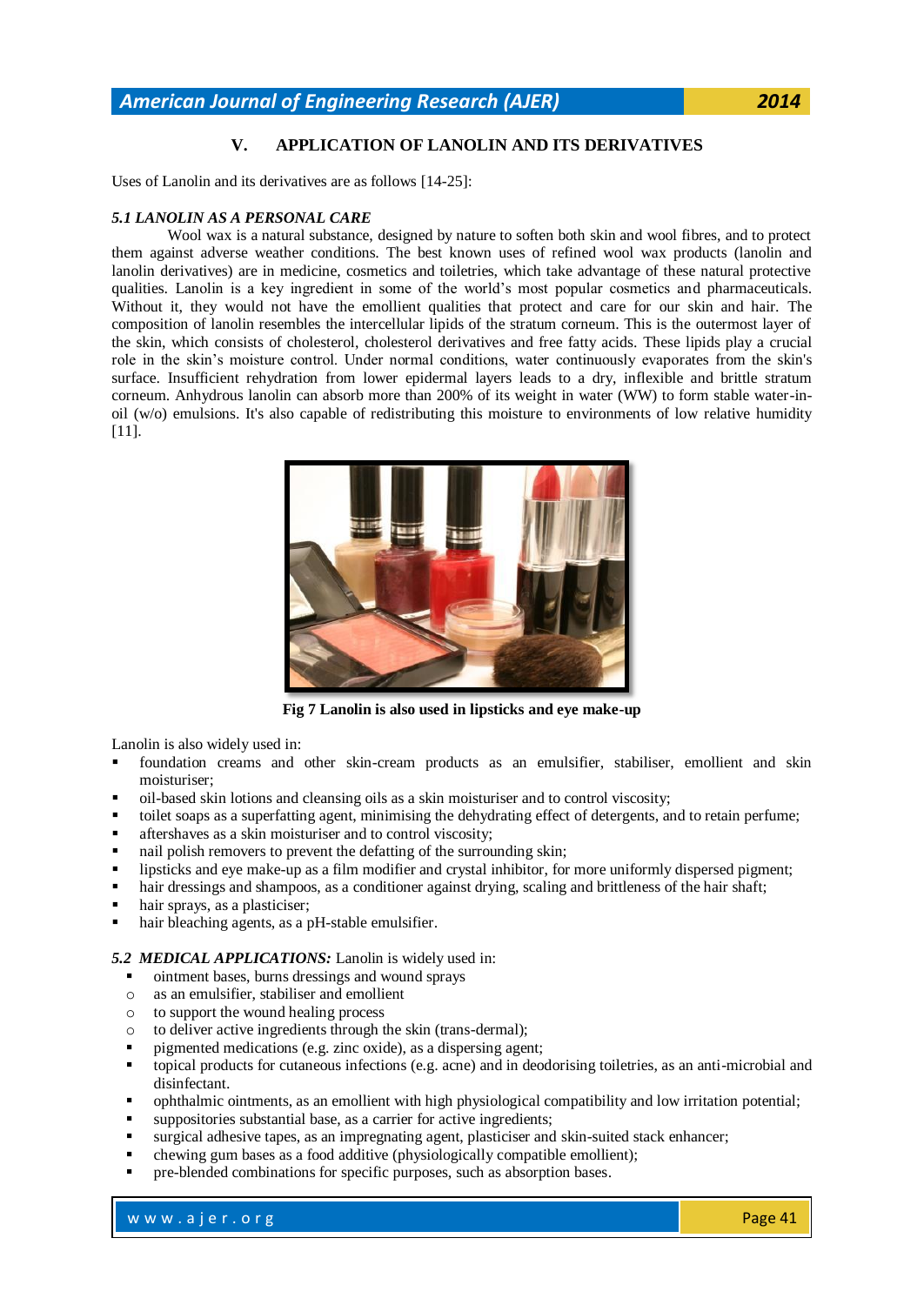## *5.3 INDUSTRIAL APPLICATION*

Lanolin is also used in various industrial applications such as:

#### **Anti-corrosive effect on ferrous metals**

It is biodegradable and non-toxic, making it an ecologically friendly substance. Lanolin is also compatible with numerous additives that modify the consistency and characteristics of the resulting protective films (e.g. hard, soft, water soluble or insoluble). Strongly corroded seawater tanks and ships can be rust-protected with low viscous lanolin products. In the floor method, the liquids are dispersed on the weathered underground. The oil then creeps into the cavities of the rust structure, where it displaces the water by attaching to the metallic surface, forming a thick and durable anti-corrosive layer. The high penetration potential of lanolin-based anticorrosive preparations makes them attractive for rust treatment and prevention on automobile parts, especially on old-timers. Some Special anti-corrosive applications and functions

- As a dewatering rust preventative for saltwater-resistant protection of ships and seawater tanks.
- For protection and conservation of ferrous vehicle and vintage car parts such as:
	- o crevices of front and car boot lid, wheel house, mudguard, underbody parts and so on;
	- o engineering parts like cylinder pistons during storage;
	- o chromed parts for better resistance against road salt, seawater and acid rain;
	- o for regeneration of bitumen underbody protection.
- For conserving items such as military hardware, conduits, pipelines, machinery, roofing tiles, sheets, plates, tools, steel wire ropes, surfaces of wood and fabric, and so on.

#### **Lubricant applications**

Combined with its anti-corrosive potential, lanolin is also a valuable lubricating and conserving material for all types of engineering parts. Other special applications are

- Lubrication grease for engineering parts.
- Metal cutting oil.
- Lubricant for metal processing, e.g. rolling, grinding, pressing and so on.

#### **Leather and textiles**

To protect leather from natural degradation processes, it must be treated by chemical tanning agents to create a durable product from an organic source. Lanolin is a widely used ingredient for fat liquors, that are applied after tanning to soften leathers.

Lanolin is used in products for:

- treating and processing tanned leather
- weathered leather, as a nourishing oil and emollient
- shoe polishes, as an emulsifier and gloss enhancer
- Textiles, as an emollient that gives a soft finish.
- **Other Industrial uses:**
- In paints, spraying varnishes and inks:
	- o as a dispersing agent for homogeneous covering properties
	- o preventing aggregation and precipitation of pigments to improve handling of paints
	- o as an agent to decrease the drying time
	- o as a penetration inhibitor for inks
	- o to give and control fluidity.
	- In polishing waxes and abrasives.
- As a paper conditioner:
	- o enhancing paper softness
	- o imparting steam resistance for wrappings of surgical instruments that have to be sterilized.
- In industrial hand-cleaner creams and lotions as a superfatting agent to minimise the dehydrating effect of detergents.
- In oil-binding agents, due to the high oil-binding capacity of lanolic acid metal soaps.
- In concrete waterproofing products.
- In numerous other applications, such as aircraft glues, conveyor belt wax, special greases, jointing pastes, vulcanising pastes and so on.

## **VI. CONCLUDING REMARKS**

Detergent oriented wool scouring before dyeing is one of the pollution causing process in the mills contributing to the maximum of the total BOD, COD and TDS load in effluent. Lanolin is extracted by scouring the wool fibre in hot water with detergent and other auxiliary chemicals to remove dirt, wool grease (crude

w w w . a jer.org Page 42